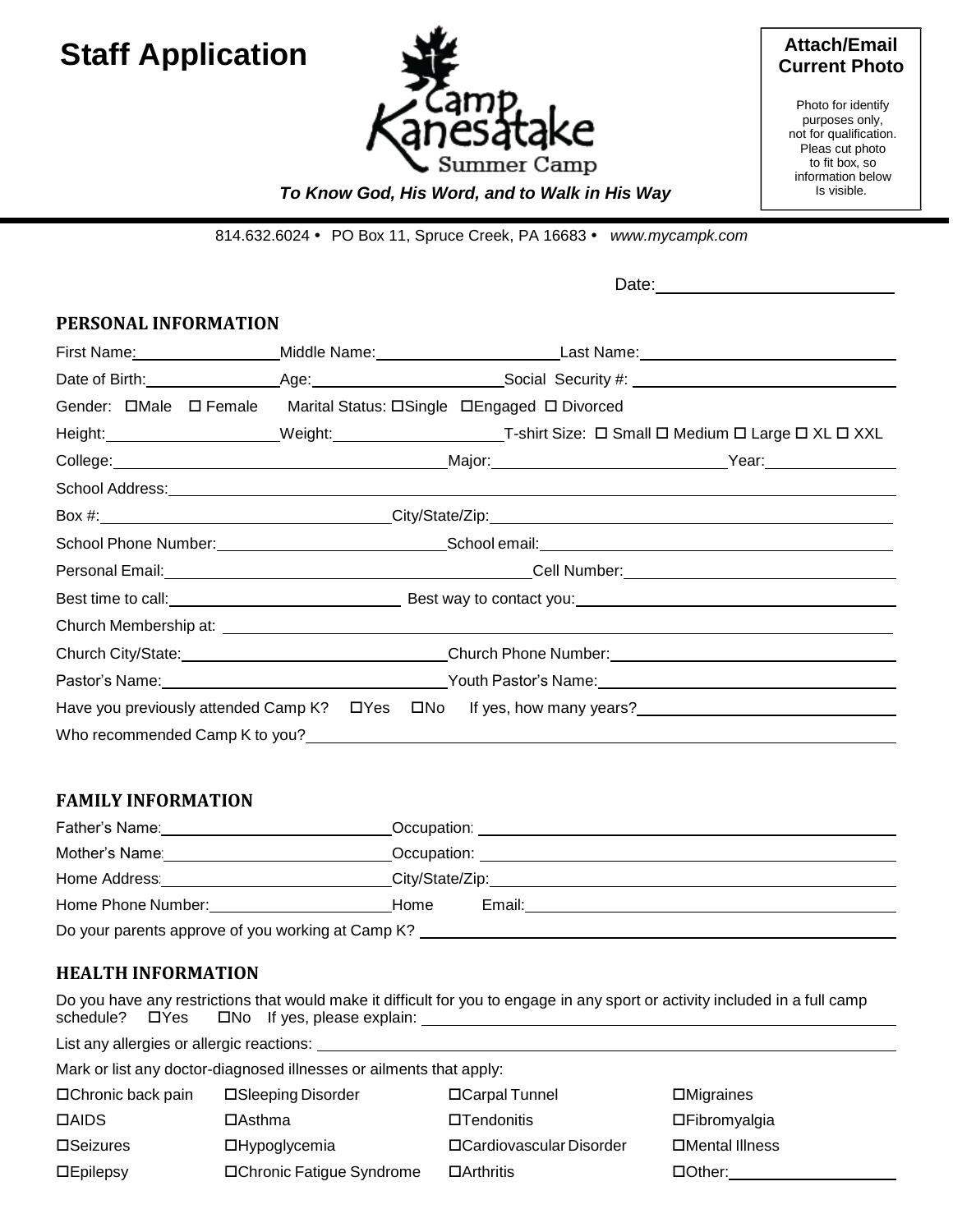| <b>CHARACTER INFORMATION</b>                                                                                                                                                                                                                              |                                                        |
|-----------------------------------------------------------------------------------------------------------------------------------------------------------------------------------------------------------------------------------------------------------|--------------------------------------------------------|
|                                                                                                                                                                                                                                                           |                                                        |
|                                                                                                                                                                                                                                                           |                                                        |
|                                                                                                                                                                                                                                                           |                                                        |
|                                                                                                                                                                                                                                                           |                                                        |
|                                                                                                                                                                                                                                                           |                                                        |
|                                                                                                                                                                                                                                                           |                                                        |
|                                                                                                                                                                                                                                                           |                                                        |
|                                                                                                                                                                                                                                                           |                                                        |
|                                                                                                                                                                                                                                                           |                                                        |
|                                                                                                                                                                                                                                                           |                                                        |
|                                                                                                                                                                                                                                                           |                                                        |
|                                                                                                                                                                                                                                                           |                                                        |
|                                                                                                                                                                                                                                                           |                                                        |
|                                                                                                                                                                                                                                                           |                                                        |
| 3. Please explain the length of your relationship with your local church, your consistency in attendance, and the type and<br>extent of your involvement. The contract of the contract of the contract of your involvement.                               |                                                        |
|                                                                                                                                                                                                                                                           |                                                        |
|                                                                                                                                                                                                                                                           |                                                        |
|                                                                                                                                                                                                                                                           |                                                        |
|                                                                                                                                                                                                                                                           |                                                        |
| 4. Have you ever been convicted or incarcerated of an offense involving a minor, or endangering the welfare of a child<br>such as child abuse, child neglect, or any offense against a person, such as assault, etc.? □Yes □No If yes, please<br>explain: |                                                        |
| 5. Have you ever been convicted of anything other than a traffic violation?                                                                                                                                                                               | $\Box$ Yes<br>If yes, please explain:<br>$\square$ No  |
| 6. Have you ever been dismissed from college or high school?                                                                                                                                                                                              | $\Box$ Yes<br>□No If yes, please explain: ____________ |
|                                                                                                                                                                                                                                                           |                                                        |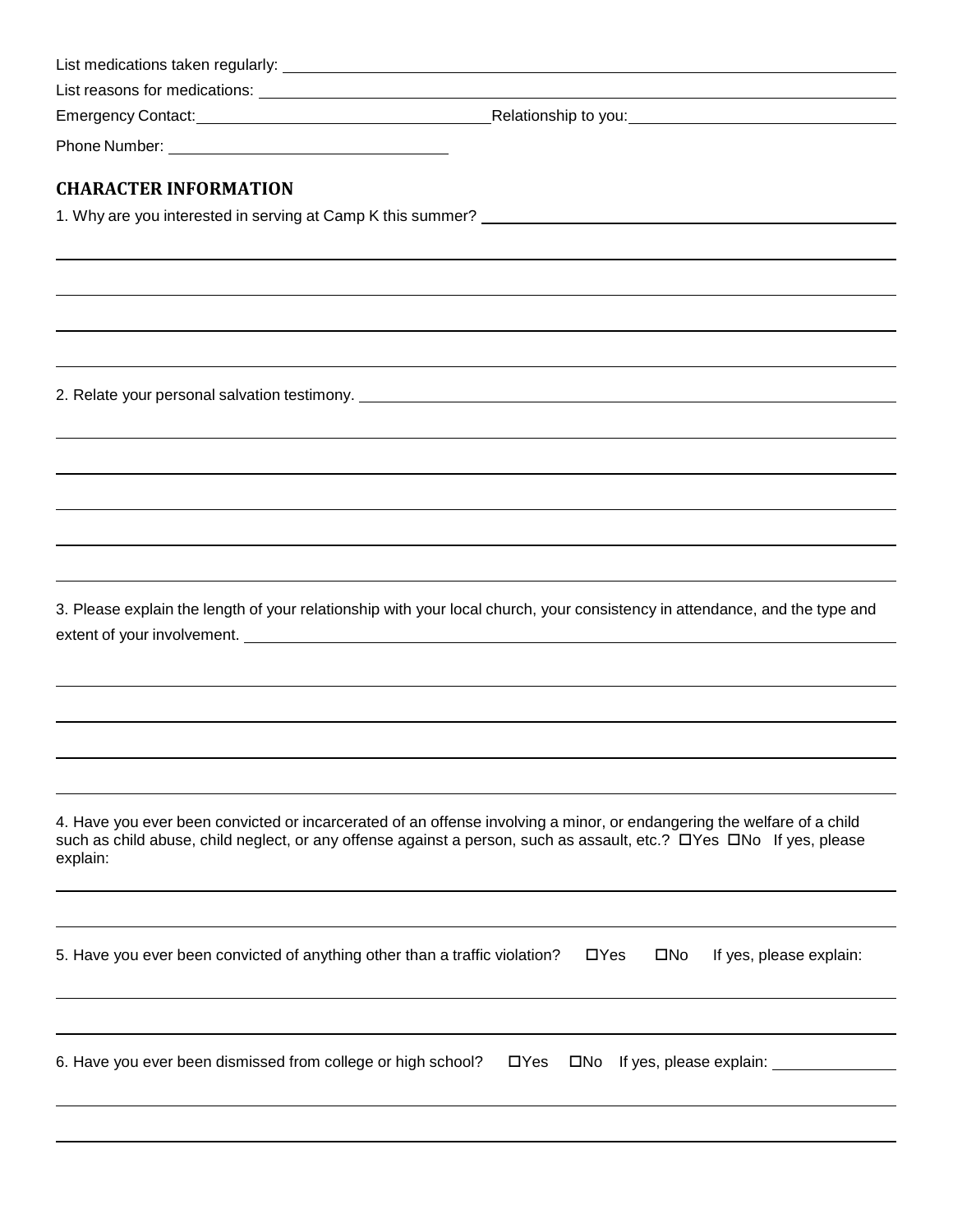## **POSITION APPLYING FOR**

Number one through three in order of preference:

| <b>Food Service</b>                                                                                                                          |                                                                                                                  | Technical                                                                               |                                                                                                                   |  |
|----------------------------------------------------------------------------------------------------------------------------------------------|------------------------------------------------------------------------------------------------------------------|-----------------------------------------------------------------------------------------|-------------------------------------------------------------------------------------------------------------------|--|
| Waitress<br><b>Food Preparation</b>                                                                                                          |                                                                                                                  | Audio-Visual<br>Recording & Duplication Experience: Necording & Duplication Experience: |                                                                                                                   |  |
| Program<br>Counselor<br>Security<br>Lifeguard<br>Date                                                                                        | Expires                                                                                                          |                                                                                         |                                                                                                                   |  |
| <b>First Aid</b><br><b>CPR</b>                                                                                                               | $-\frac{1}{2}$ $-\frac{1}{2}$                                                                                    |                                                                                         |                                                                                                                   |  |
| Lifeguard Training<br>Snack Shop/Waitress<br>Poolside Snack Shop/Waitress<br>Coffee Shop/Waitress<br><b>Craft Shop</b><br>Program/Facilities | $\frac{\hphantom{a}}{\hphantom{a}}\frac{1}{\hphantom{a}}\frac{\hphantom{a}}{\hphantom{a}}\frac{1}{\hphantom{a}}$ |                                                                                         |                                                                                                                   |  |
| Would you be willing to accept any position for which you are qualified at the camp?                                                         |                                                                                                                  |                                                                                         | If not, explain:                                                                                                  |  |
| Check level of interest in serving at Camp K this summer:                                                                                    |                                                                                                                  |                                                                                         |                                                                                                                   |  |
| Definite Interest_________Strong Consideration__________Interested                                                                           |                                                                                                                  |                                                                                         | __Struggling with other options                                                                                   |  |
| <b>EXPERIENCE</b>                                                                                                                            |                                                                                                                  |                                                                                         |                                                                                                                   |  |
| Occupational Skills (Include the number of years of experience)                                                                              |                                                                                                                  |                                                                                         |                                                                                                                   |  |
|                                                                                                                                              |                                                                                                                  |                                                                                         |                                                                                                                   |  |
| $\Box$ Photography $\Box$ Landscaping $\Box$                                                                                                 |                                                                                                                  |                                                                                         | Date Trained:<br><u> </u>                                                                                         |  |
| □Web Design______________________                                                                                                            |                                                                                                                  |                                                                                         |                                                                                                                   |  |
| □Power Point                                                                                                                                 |                                                                                                                  |                                                                                         |                                                                                                                   |  |
| <b>Musical Ability</b>                                                                                                                       |                                                                                                                  |                                                                                         |                                                                                                                   |  |
| Instruments you play: 1999-1999 and 1999-1999 and 1999-1999 and 1999-1999 and 1999-1999 and 1999-199                                         |                                                                                                                  |                                                                                         |                                                                                                                   |  |
| Years Studied (Circle One):<br>$1 - 2$                                                                                                       | $3-4$<br>$5-6$<br>7-8                                                                                            | $9 - 10$<br>$11+$                                                                       |                                                                                                                   |  |
| Rate your instrumental ability (Circle One): Poor 1 2 3 4 5 Excellent                                                                        |                                                                                                                  |                                                                                         | Vocal Range (Circle One): S A T B                                                                                 |  |
| Would you be interested in serving in our music at camp:                                                                                     |                                                                                                                  | $\square$ No<br>$\Box$ Yes                                                              |                                                                                                                   |  |
|                                                                                                                                              |                                                                                                                  |                                                                                         | Briefly describe your music ability including any music groups with whom you have been involved:                  |  |
|                                                                                                                                              |                                                                                                                  |                                                                                         |                                                                                                                   |  |
| <b>Athletic Ability</b>                                                                                                                      |                                                                                                                  |                                                                                         |                                                                                                                   |  |
|                                                                                                                                              |                                                                                                                  |                                                                                         | Do you have any experience in sports? □ Yes □ No If so, rank your top 3 sports and any coaching experience below: |  |
|                                                                                                                                              |                                                                                                                  |                                                                                         |                                                                                                                   |  |
|                                                                                                                                              |                                                                                                                  |                                                                                         |                                                                                                                   |  |
|                                                                                                                                              |                                                                                                                  |                                                                                         |                                                                                                                   |  |
| Language Ability                                                                                                                             |                                                                                                                  |                                                                                         |                                                                                                                   |  |
| □Sign Language □Spanish □French □German □Other: ________________________________                                                             |                                                                                                                  |                                                                                         |                                                                                                                   |  |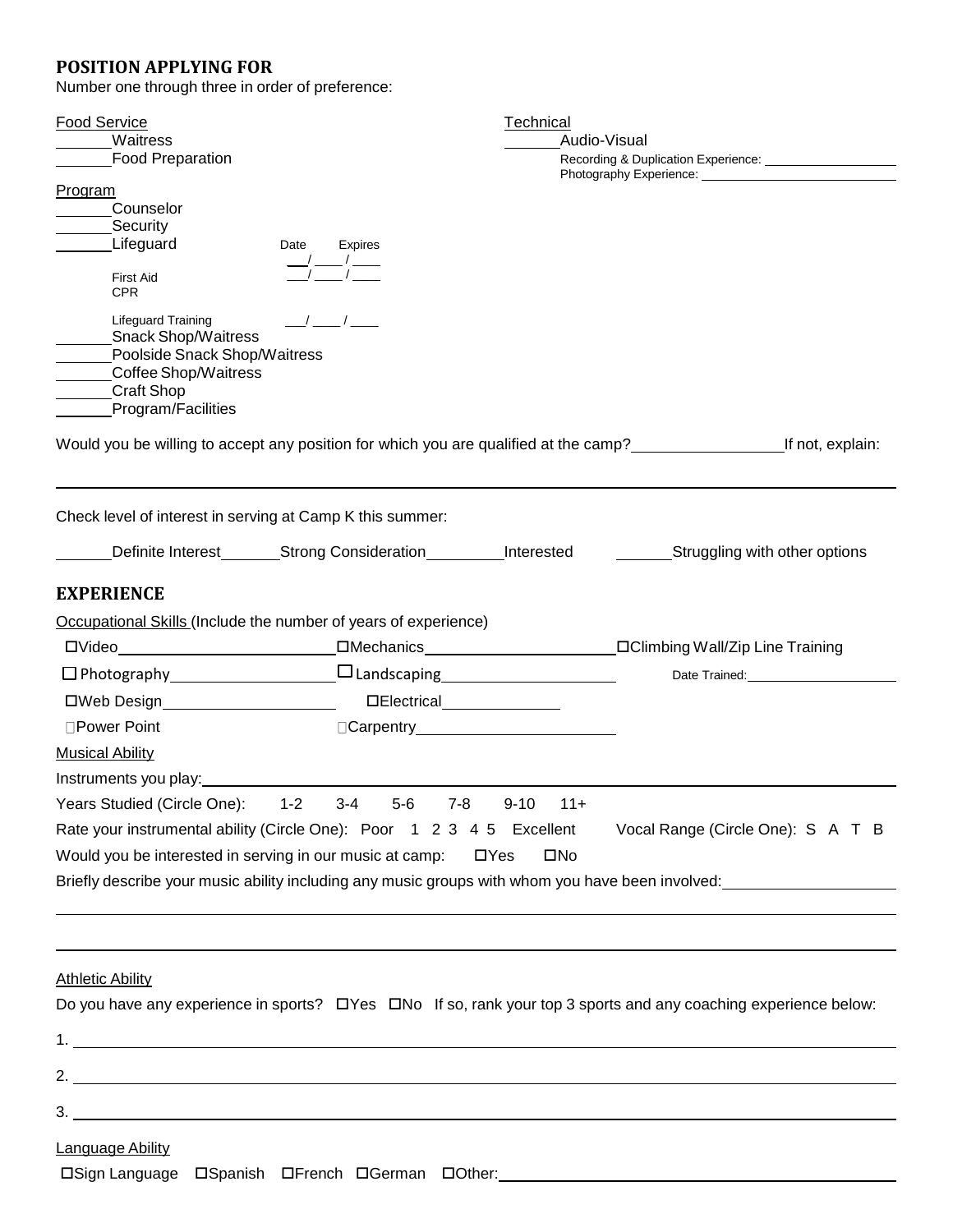#### **REFERENCES**

Please list the **names and phone numbers** of the three adults who will be submitting your character reference forms.

| Pastor/Youth Pastor:   | Phone: | *Email: |
|------------------------|--------|---------|
| Teacher/Administrator: | Phone: | *Email: |
| Other non-relative:    | Phone: | *Email: |

*We ask that three referrals from people who know your abilities to fulfill a summer position at Camp Kanesatake. A recommendation from your pastor/youth pastor, teacher/school administrator, and another non-family member is required. Please do not ask a peer to complete this form. Camp K will hold this information in the strictest confidence.* 

#### **Authorization to Release Information (Please sign and complete)**

I hereby authorize the above listed individuals as references to provide Camp K with the information requested on the reference form. I release him/her from any and all liability for any damage incurred in the giving of this information.

| Signed |  |  |  |
|--------|--|--|--|
|        |  |  |  |

Signed\_\_\_\_\_\_\_\_\_\_\_\_\_\_\_\_\_\_\_\_\_\_\_\_\_\_\_\_\_\_\_\_\_\_\_\_\_ Date:\_\_\_\_\_\_\_\_\_\_\_\_\_\_\_\_\_\_\_\_\_\_\_\_\_\_\_\_\_\_\_\_\_\_\_\_\_

## **PERMISSION FOR BACKGROUND CHECK**

I hereby authorize Camp Kanesatake and its designated agents and representatives to conduct a comprehensive review of my background causing a consumer report and/or an investigative consumer report to be generated for employment and/or volunteer purposes. I understand that the scope of the consumer report/investigative consumer report may include, but is not limited to the following areas: verification of social security number, current and previous residences; educational background, character references, civil and criminal history records from any criminal justice agency in any or all federal, state, and county jurisdictions; child abuse records, driving records, birth records, and any other public records.

I further authorize any individual, company, firm, corporation, or public agency (including the Social Security Administration and law enforcement agencies) to divulge any and all information, verbal or written, pertaining to me, to Camp Kanesatake or its agents. I further authorize the complete release of any records or data pertaining to me which the individual, company, firm, corporation, or public agency may have, to include information or data received from other sources.

I hereby release Camp Kanesatake, the Social Security Administration, and its agents, officials, representatives or assigned agencies, including officers, employees, or related personnel both individually and collectively, from any and all liability for damages of any kind, which may, at any time, result to me, my heirs, family, or associates because of compliance with this authorization and release of records.

All information given is accurate.

Signature: Date: Date: Date: Date: Date: Date: Date: Date: Date: Date: Date: Date: Date: Date: Date: Date: Date: Date: Date: Date: Date: Date: Date: Date: Date: Date: Date: Date: Date: Date: Date: Date: Date: Date: Date: D